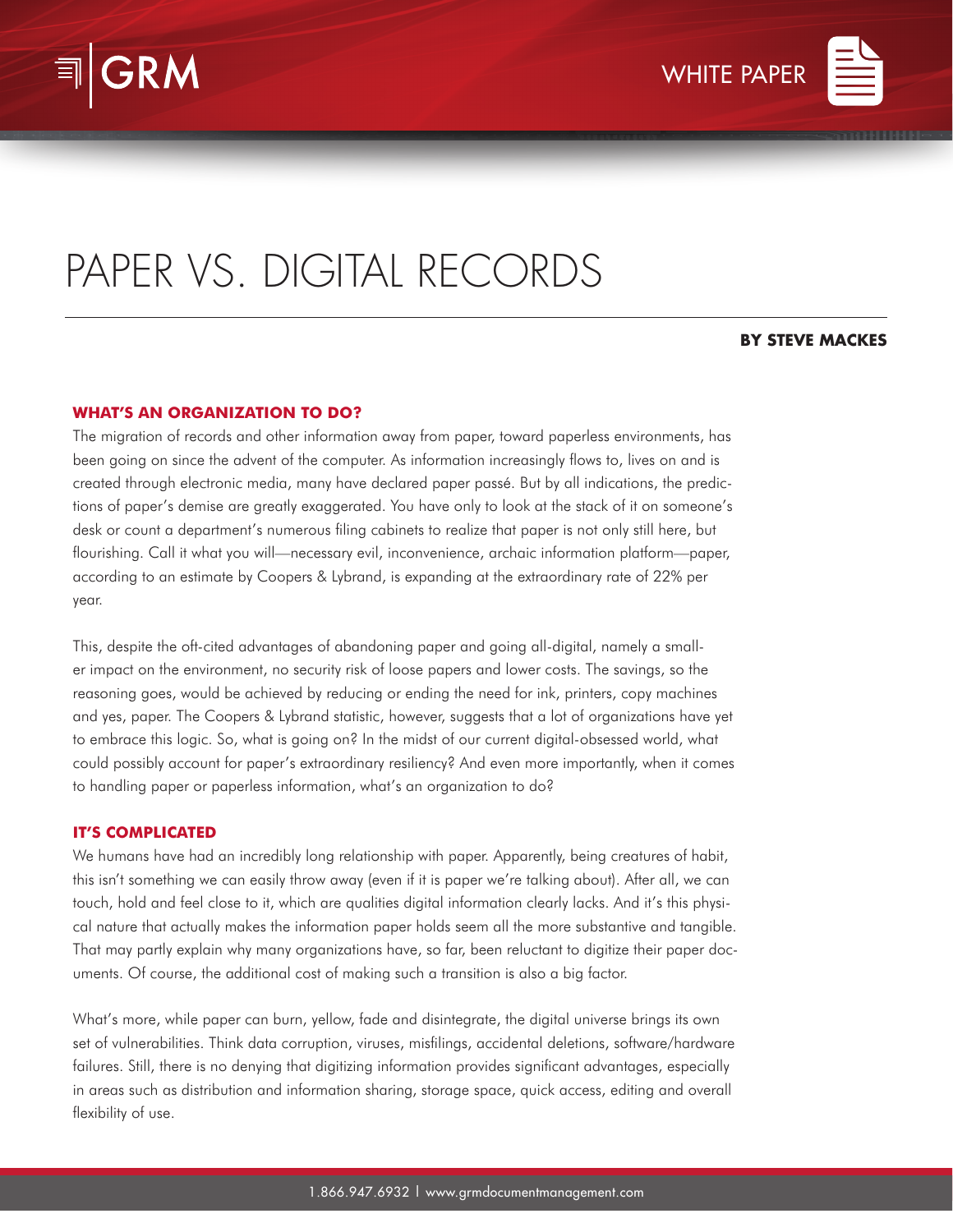# **TAKING A HYBRID APPROACH**

The truth is, there are environments where paper and electronic records can capably co- exist and support each other. Even in a transitional state, both paper and electronic records are needed at least until the transition is complete. In moving records from paper to paperless form, striking a balance (even if temporary) between paper and digitized records, and trying to reduce information volume, a company like GRM can really help. Drawing upon its knowledgeable experts and extensive resources, GRM works in partnership with each client to devise a custom, optimal solution. What is recommended, and what more and more organizations are adopting, is a paper/electronic hybrid approach along with an ongoing program to eliminate unnecessary information in both formats. This response delivers a number of advantages that include quicker and easier accessibility, secure backup and the gaining/ maintaining of better overall information control. Having vital documents both on paper and digitized also provides added backup insurance over the 2vulnerabilities inherent in one format or the other, i.e. paper deterioration or data corruption.

## **PAPER/DIGITAL SUPPORT SERVICES**

An information management specialist like GRM supports the entire lifecycle of paper and electronic records. It enhances a client's operations and ability to thrive and expand by providing a range of best practice services that include:

- Reliable Offsite Backup providing insurance against natural and manmade disasters, employee errors and system failure.
- Timely Pick Ups and Deliveries within 2 hours in the case of an emergency.
- On or Offsite Scanning quickly converts paper documents to digital; streamlines and facilitates the storing and retrieval of important paper-originating information.
- Legal Compliance keeping clients current with all relevant regulations; able to track chain-of-custody from the moment a record is received.
- Litigation Support maintaining a state-of-the-art system for locating and delivering files quickly and efficiently; scanning paper documents and electronically delivering their content when needed.
- Security boxes are stored by barcode numbers only and, in the case of multiple boxes, stored randomly and in multiple locations. These procedures minimize the risk of corporate sabotage and disaster-related loss or damage.
- And More Security tapes and media (including film and sound) as well as all electronic and paper documents are stored offsite in state-of-the-art vaults and warehouses that are temperature/humidity controlled, protected against fire, accessed by password-protected key cards and monitored around the clock by cameras and security guards.
- Built-in Retention, Destruction Dates and Proof of Destruction with retention schedules prepared to an organization's specific needs; designed to maintain control over information, eliminate unnecessary information and minimize legal, financial, security and privacy risks. Final client authorization is required for actual destruction to proceed.